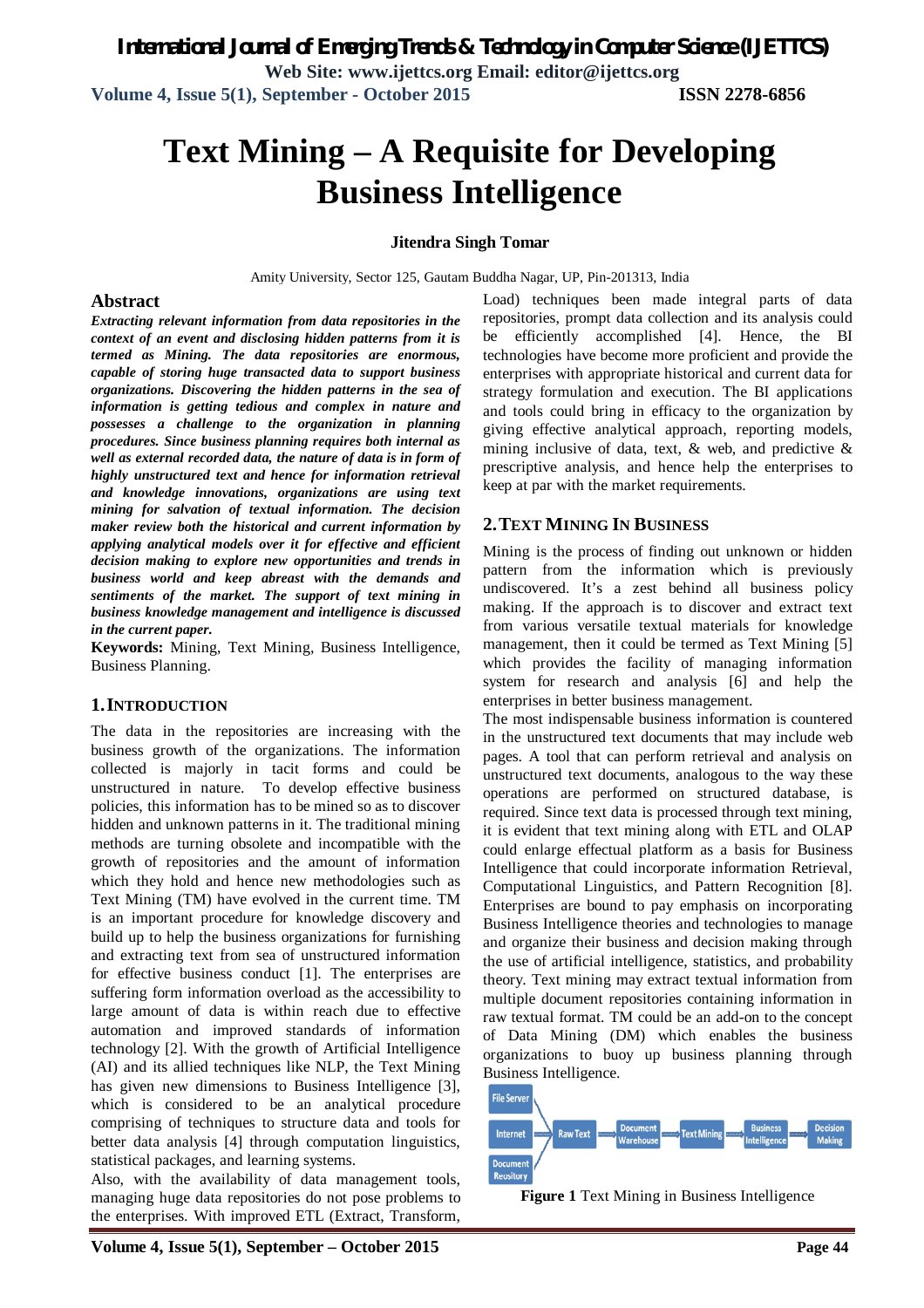# *International Journal of Emerging Trends & Technology in Computer Science (IJETTCS)* **Web Site: www.ijettcs.org Email: editor@ijettcs.org**

# **Volume 4, Issue 5(1), September - October 2015 ISSN 2278-6856**

The primary goal of the text mining is to identify the useful information without duplication from various documents with synonymous understanding. Text Mining is an empirical tool that has a capacity of identifying new information that is not apparent from a document collection.

#### **Text Mining Process includes the following Steps:**

- Text pre-processing: It involves the syntactic/semantic analysis of text.
- Text Transformation, which includes the attribute generation. Two main approaches of document representation "bag of words, vector space".
- Text Representation, involves selecting a subset of features to represent a document, further reduction of dimensionality, irrelevant feature reduction, e.g. sampling, statistics etc.
- Data Mining: It includes application of Classical data mining techniques, e.g. - Classification, Clustering etc. This is purely application dependent stage.
- Interpretation/Evaluation- Analysing results.

Text Mining can be defined as a sub field of data mining and is used to discover patterns or information from textual data. It also inherently requires techniques from other fields of information retrieval, data mining and computational linguistics. Text Mining techniques are also aimed at finding the Business Intelligence solution to help companies to remain competitive in the market.

### **3.EXTRACTION TRANSFORMATION LOADING (ETL)**

The data inflow for business organization could be from multiple sources of applications like CRM, ERP, DB, mainframes, textual files, spreadsheets, which are dynamic and versatile in nature. The formats of these versatile sources of data tend to be dissimilar. This dissimilarity is a major hurdle for managing the data coming from these sources. The first and foremost requirement is to create a Data Warehouse having unified format based on which the data from these varied sources be integrated into a single entity. To formulate such data warehouse, Extraction, Transformation, and Loading (ETL) process is adopted to extract unstructured data from varied sources, creating unified format to transforming the data to fit business needs, and finally uploading the data into unified data warehouse [9].



**Figure 2** ETL Framework

## **4.DOCUMENT WAREHOUSE**

Document warehouse is a unified repository with uniform structure to store document types from varied sources to extract and store the significant qualities of documents for

Business Intelligence. The sources of documents could be internal as well as external to the enterprise compared to Data Warehouse which endows historical and current operations and the data is internal to the enterprise [10]. The document warehouse is entailed to extract the raw textual information to fulfill business needs as per the query in context of an event. It helps in text mining with proficient repositories for making valuable decisions and support business intelligence [11]. In addition to what, when, who, where, and how aspects, document warehouse is capable of answering 'why' which is a lag in case of data warehouse.



**Figure 3** Document Warehouse Construction

The data from varied sources that has to be unified in document warehouse undergo summarization, categorization, feature extraction, clustering and topic tracking so that it could be stored appropriately in document warehouse.

The first and foremost action for this is that data be extracted from these sources through ETL process. These sources may have different formats ranging from RDBMS, Virtual Storage Access Method (VSAM) or Index Sequential Access Method (ISAM) and hence it is important that the extraction tool or application must be compatible with these formats and understand basic construct of these formats in order to efficiently pull out the data from these sources. A good ETL tool should be able to communicate with sources of different formats used throughout the organization.

In the second phase of transformation, the extracted data from varied sources having different format, must be converted into a unified single format for amalgamation of information collected from various sources. The three operations of selection, translation, and summarization, are applied over the data to unify it.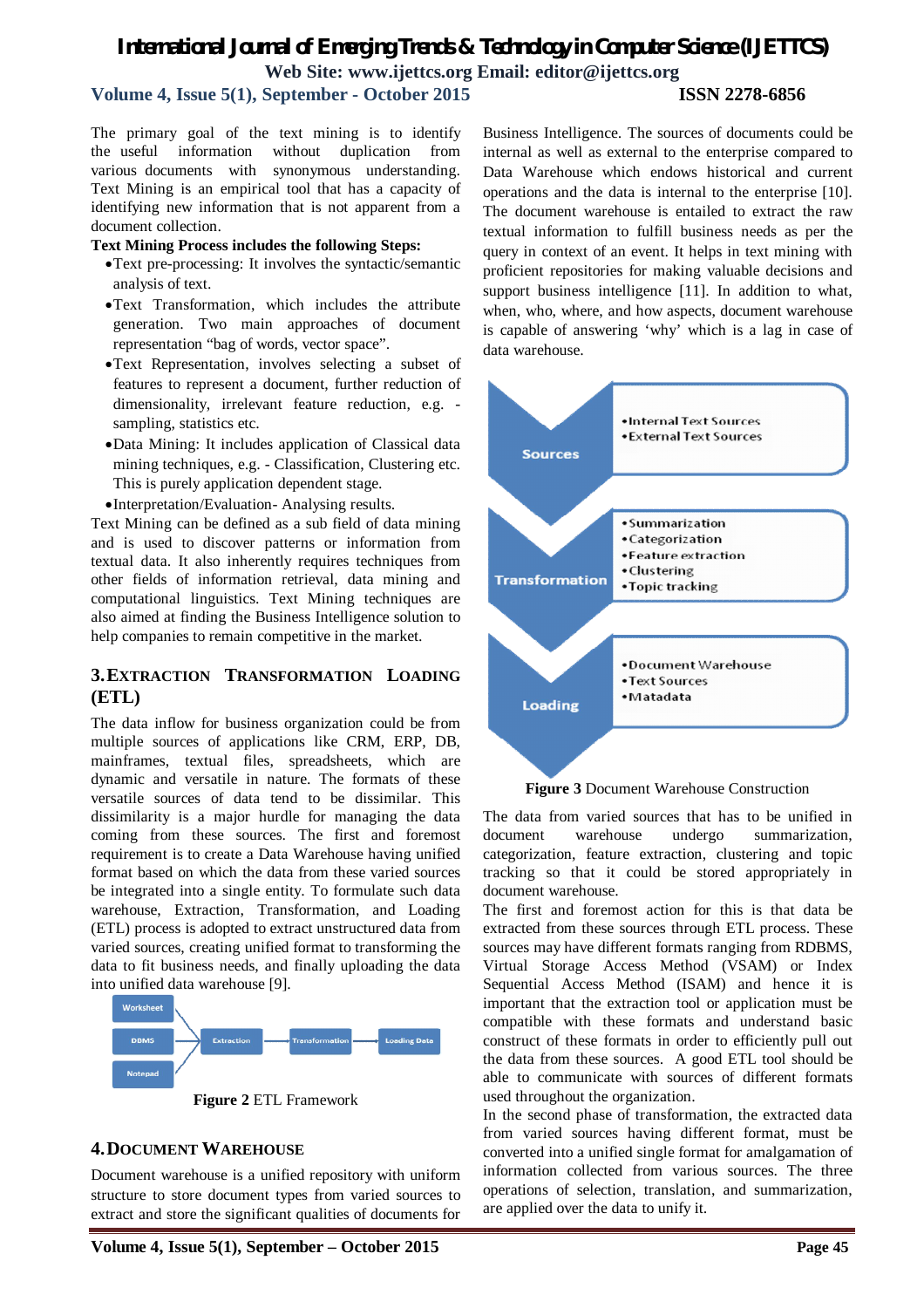# *International Journal of Emerging Trends & Technology in Computer Science (IJETTCS)* **Web Site: www.ijettcs.org Email: editor@ijettcs.org**

**Volume 4, Issue 5(1), September - October 2015 ISSN 2278-6856**

In the last phase of loading, the transformed data is stored in the document warehouse where it becomes nonupdatable and could be used by the enterprise for formulating business strategies and develop business intelligence. Once stored, the data in document warehouse, the data could be used through various reporting and analytical tools for knowledge management and development.

The building of document warehouse is largely dependent of ETL tools which are now the integral part of enterprise application software and are quite dynamic in nature to cover up more that extraction, transformation, and loading of data.

# **5.TEXT MINING IN VARIOUS STAGES OF BUSINESS INTELLIGENCE**

Businesses zeal for achieving competitive advantage and stay ahead in the competition by improving their decision making methodologies and effective application of knowledge in strategy planning & implementation at various stages of Business Intelligence like Data Collection, Data Analysis, Situation Awareness, Risk Analysis & Assessment, and Decision Support.

At each stage of Business Intelligence, text mining and related document repository could be used effectively and efficiently to enhance the knowledge management [10]. In the very first stage of data collection, an amalgamation of text mining and document warehouse, which stores external and internal data important for planning, will result in gaining the strategic advantage.

In the second step of Data Analysis, TM uses complex Natural Language Processing (NLP) techniques and incorporates computational linguistics, statistics, and machine learning. TM involves linguistically and semantically analysis of plain text, in realising hidden traits in the text, like frequency of use of specific words, entity extractions, and documents summarizations, and help in synthesis of useful knowledge from hoarded documents.

In the third stage of situation awareness, the prime objective is to establish a trend from historical data, establish a relationship among the data and the model that suits the dataset, and identify the relevant information in the context of event where decision making is required.

In the fourth step, Text Mining tools reinforce Business Intelligence which leads to effective Strategic Information System (SIS) to gain competitive edge and effective risk management. It is helpful in selecting the most credible action to overcome a problem at the time of decision making. It can help in the analysis of application of various policies, inferring the risks associated with each along with the positives, and advantages & drawbacks of choosing one over another. This helps the enterprise select the most appropriate strategy to gain business advantage.

In the fifth step of Business Intelligence, the quality text extracted through Text Mining has huge significance since the BI reports are based on the quality of input. Accurate the quality of text, better is the BI decision. In

case, the text  $\&$  data supplied to the BI applications in incorrect or inappropriate, the quality of output will suffer and will deteriorate the business operations of an enterprise.

# **6.CONCLUSION**

TM is related field to DM, but differs in its techniques and methodologies used. It deals with textual data rather than records. TM is defined as detection of hidden patterns, traits, or unknown information from textual data that makes up huge quantity of data repository. TM involves linguistically and semantically analysis of plain text, in realizing hidden traits in the text, like frequency of use of specific words, entity extractions, and documents summarizations. It is one of the prominent mining techniques as huge amount of knowledge is stored in form of text and is largely in unstructured form. It uses complex Natural Language Processing (NLP) techniques and incorporates computational linguistics, and statistics to extract huge amount of textual information from sources within and outside the business systems and add value to each stage of Business Intelligence, thus giving the enterprises a business advantage.

# **References**

- [1] Rashid A., "Data, Text, and Web Mining for Business Intelligence: A Survey", International Journal of Data Mining & Knowledge Management Process Volume 3, Issue.2, March 2013, pp.1-21.
- [2] Ranjan J., "Business Intelligence: Concepts, Components, Techniques and Benefits", Journal of Theoretical and Applied Information Volume 9, Issue 1, November 2009, pp. 60 - 70.
- [3] Sumathy K.L., Chidambaram M., "Text Mining: Concepts, Applications, Tools and Issues – An Overview", International Journal of Computer Applications, Volume 80, Issue 4, October 2013, pp.29-32.
- [4] Kumari N., "Business Intelligence in A Nutshell", International Journal of Innovative Research in Computer and Communication Engineering Volume 1, Issue 4, June 2013, pp. 969-975.
- [5] Gupta V., Lehal G., "A Survey of text mining techniques and applications", Journal Of Emerging Technologies In Web Intelligence, Volume 1, Issue 1, August 2009, pp. 60-76.
- [6] Nasa D., "Text Mining Techniques A Survey", International Journal of Advanced Research in Computer Science and Software Engineering, Volume 2, Issue 4, April 2012, pp.50-54.
- [7] Obeidat M., North S., Rattanak V., "Business Intelligence Domain and Beyond", Universal Journal of Industrial and Business Management, Volume 2, Issue 6, August 2014, pp. 127-134.
- [8] Dumais S.T., "Latent Semantic Analysis", Annual Review of Information Science and Technology, Volume 38, Issue 4, 2004, pp. 189-230.